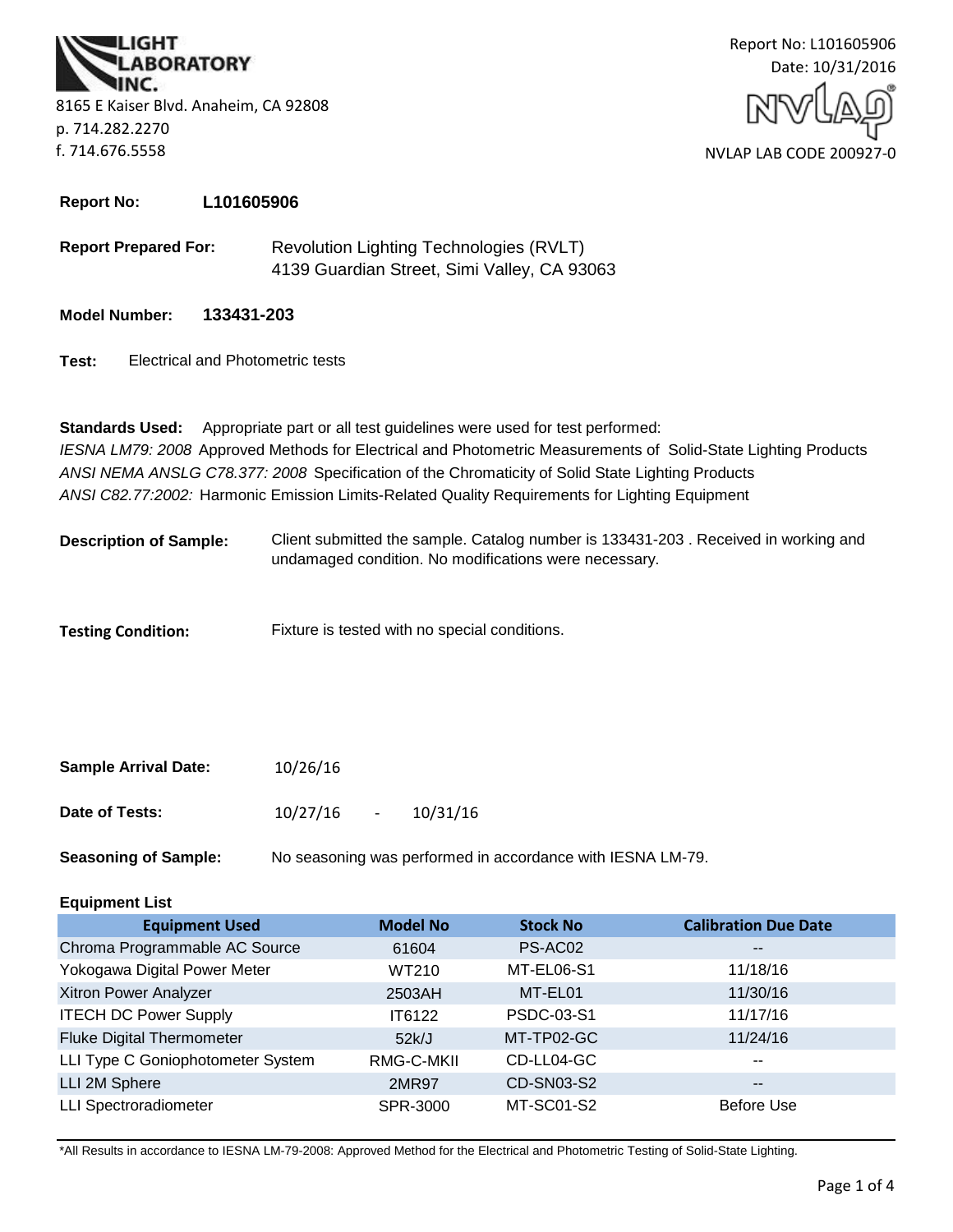

8165 E Kaiser Blvd. Anaheim, CA 92808 p. 714.282.2270 f. 714.676.5558



NVLAP LAB CODE 200927-0

| <b>Test Summary</b>                      |                                        |
|------------------------------------------|----------------------------------------|
| <b>Manufacturer:</b>                     | Revolution Lighting Technologies (RVLT |
| <b>Model Number:</b>                     | 133431-203                             |
| <b>Driver Model Number:</b>              | N/A                                    |
| <b>Total Lumens:</b>                     | 10950.54                               |
| Input Voltage (VAC/60Hz):                | 120.00                                 |
| <b>Input Current (Amp):</b>              | 0.67                                   |
| <b>Input Power (W):</b>                  | 79.47                                  |
| <b>Input Power Factor:</b>               | 0.99                                   |
| <b>Current ATHD @ 120V(%):</b>           | 14%                                    |
| <b>Current ATHD @ 277V(%):</b>           | N/A                                    |
| <b>Efficacy:</b>                         | 138                                    |
| <b>Color Rendering Index (CRI):</b>      | 83                                     |
| <b>Correlated Color Temperature (K):</b> | 4041                                   |
| <b>Chromaticity Coordinate x:</b>        | 0.3803                                 |
| <b>Chromaticity Coordinate y:</b>        | 0.3818                                 |
| Ambient Temperature (°C):                | 25.0                                   |
| <b>Stabilization Time (Hours):</b>       | 0:45                                   |
| <b>Total Operating Time (Hours):</b>     | 1:55                                   |
| Off State Power(W):                      | 0.00                                   |



FIG. 1 LUMINAIRE

\*All Results in accordance to IESNA LM-79-2008: Approved Method for the Electrical and Photometric Testing of Solid-State Lighting.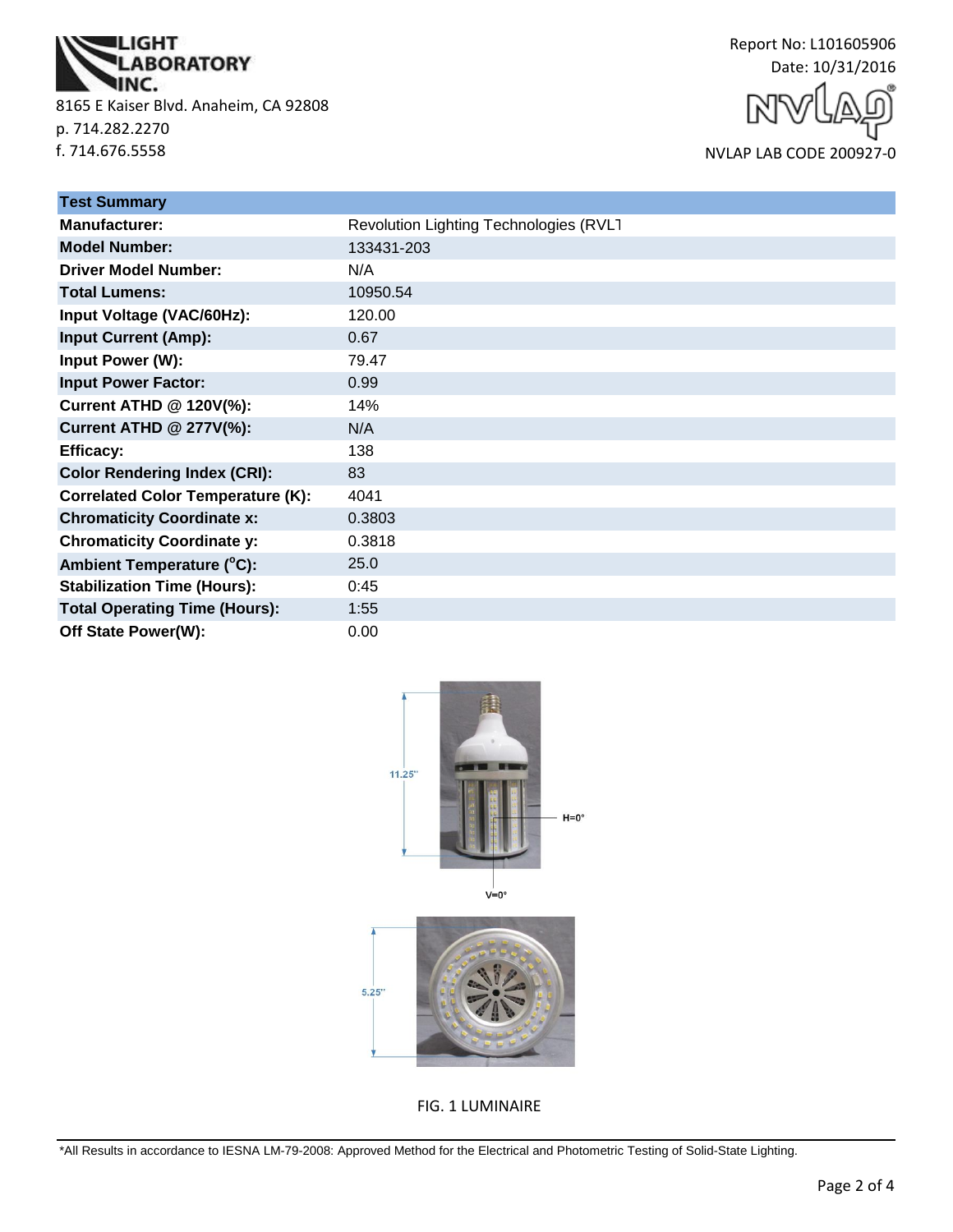

| <b>Wavelength</b> | $W/m2$ nm | 440 | 0.6160 | 510 | 0.6269 | 580 | 0.9766 | 650 | 0.5266 | 720 | 0.0729 |
|-------------------|-----------|-----|--------|-----|--------|-----|--------|-----|--------|-----|--------|
| 380               | 0.0013    | 450 | 0.9707 | 520 | 0.6791 | 590 | 1.0000 | 660 | 0.4188 | 730 | 0.0534 |
| 390               | 0.0016    | 460 | 0.5563 | 530 | 0.7239 | 600 | 0.9912 | 670 | 0.3222 | 740 | 0.0398 |
| 400               | 0.0033    | 470 | 0.3519 | 540 | 0.7746 | 610 | 0.9443 | 680 | 0.2442 | 750 | 0.0294 |
| 410               | 0.0144    | 480 | 0.3060 | 550 | 0.8298 | 620 | 0.8646 | 690 | 0.1824 | 760 | 0.0221 |
| 420               | 0.0698    | 490 | 0.4061 | 560 | 0.8831 | 630 | 0.7586 | 700 | 0.1349 | 770 | 0.0166 |
| 430               | 0.2492    | 500 | 0.5347 | 570 | 0.9338 | 640 | 0.6430 | 710 | 0.0992 | 780 | 0.0143 |

#### **CRI & CCT**

| X               | 0.3803  |
|-----------------|---------|
| y               | 0.3818  |
| u'              | 0.2230  |
| ${\bf v}'$      | 0.5038  |
| <b>CRI</b>      | 82.90   |
| <b>CCT</b>      | 4041    |
| Duv             | 0.00240 |
| <b>R</b> Values |         |
| R1              | 80.59   |
| R <sub>2</sub>  | 88.24   |
| R3              | 94.79   |
| R4              | 82.45   |
| <b>R5</b>       | 81.01   |
| R6              | 84.16   |
| R7              | 86.81   |
| R <sub>8</sub>  | 65.13   |
| R9              | 8.31    |
| <b>R10</b>      | 72.76   |
| <b>R11</b>      | 81.46   |
| <b>R12</b>      | 65.42   |
| <b>R13</b>      | 82.23   |
| <b>R14</b>      | 96.93   |

2 430<br>380 **9460** 470 480 490 500 510 520 530 540 550 560 570 580 590 600 610<br>
620<br>
630<br>
650<br>
650<br>
700 0.3803, 0.3818 0 0.1 0.2 0.3 0.4 0.5 0.6 0.7 0.8  $Y_{0.9}$ 0 0.1 0.2 0.3 0.4 0.5 0.6 0.7 0.8 0.9 X

**CIE 1931 Chromaticity Diagram**

\*All Results in accordance to IESNA LM-79-2008: Approved Method for the Electrical and Photometric Testing of Solid-State Lighting.



p. 714.282.2270

f. 714.676.5558

Report No: L101605906 Date: 10/31/2016

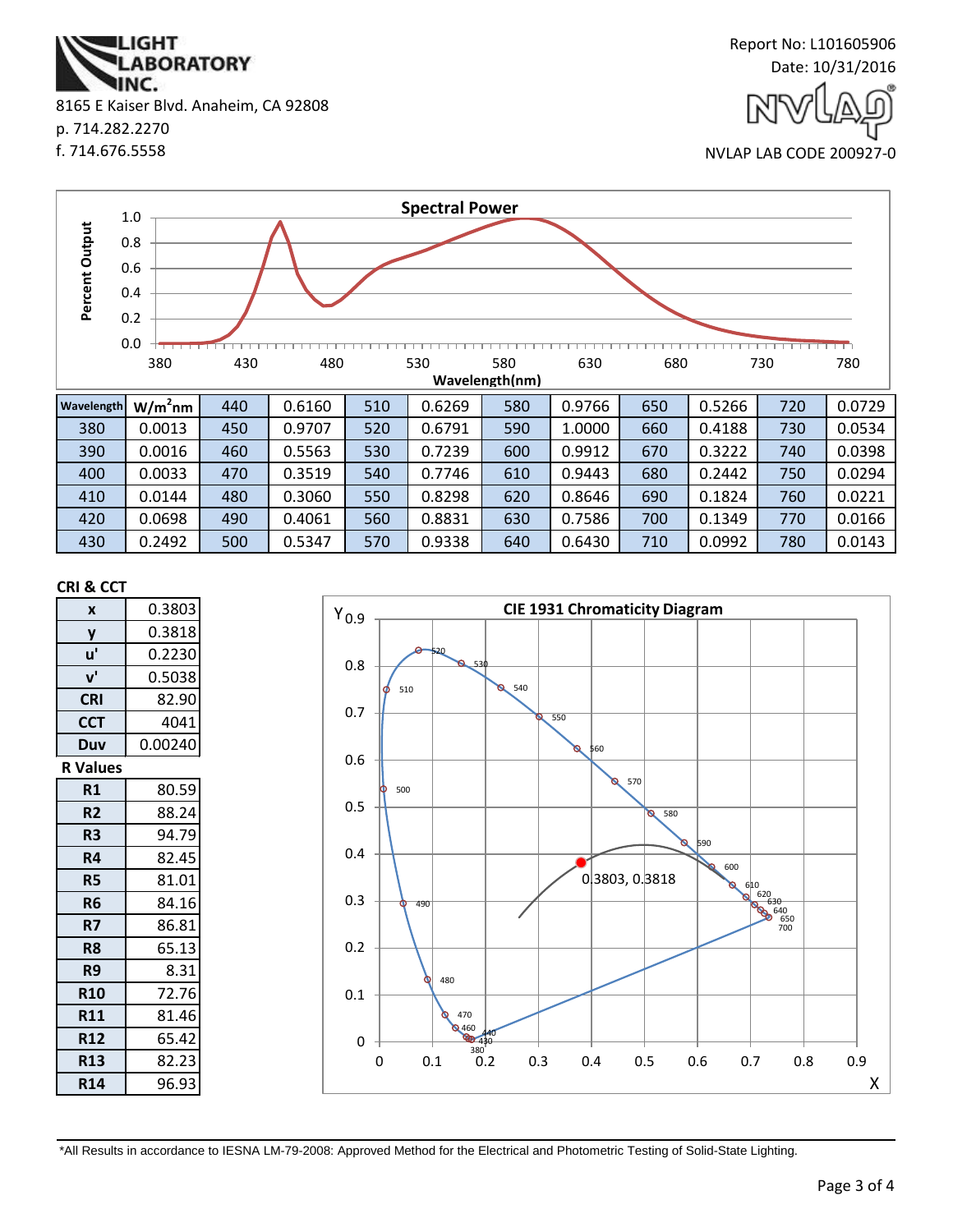



#### **Test Methods**

#### **Photometric Measurements - Goniophotometer**

A Custom Light Laboratory Type C Rotating Mirror Goniophotometer was used to measure candelas(intensity) at each angle of distribution as defined by IESNA for the appropriate fixture type.

Ambient temperature is set to 25<sup>°</sup>C and is measured from the center of the fixture, within 1ft from the outside of the fixture. Temperature is maintained at  $25^{\circ}$ C throughout the testing process and the sample is stabilized for at least 30mins and longer as necessary for the sample to achieve stabilization.

Electrical measurements are measured using the listed equipment.

#### **Spectral Measurements - Integrating Sphere**

A Sensing Spectroradiometer SPR-3000, in conjunction with Light Laboratory 2 meter integrating sphere was used to measure chromaticity coordinates, correlated color temperature(CCT) and the color rendering index(CRI) for each sample.

Ambient temperature is set to  $25^{\circ}$ C and is measured from the center of the fixture, within 1ft from the outside of the fixture. Temperature is maintained at  $25^{\circ}$ C throughout the testing process and the sample is stabilized for at least 30mins and longer as necessary for the sample to achieve stabilization.

Electrical measurements are measured using the listed equipment.

Disclaimers:

This report must not be used by the customer to claim product certification, approval or endorsement by NVLAP, NIST or any agency of Federal Government.

Report Prepared by : Keyur Patel

Test Report Released by:

UME

Engineering Manager **Contains a Strutter Contains a Container Contains A**uality Assurance Jeff Ahn Steve Kang

*\*Attached are photometric data reports. Total number of pages: 9*

Test Report Reviewed by:

auchs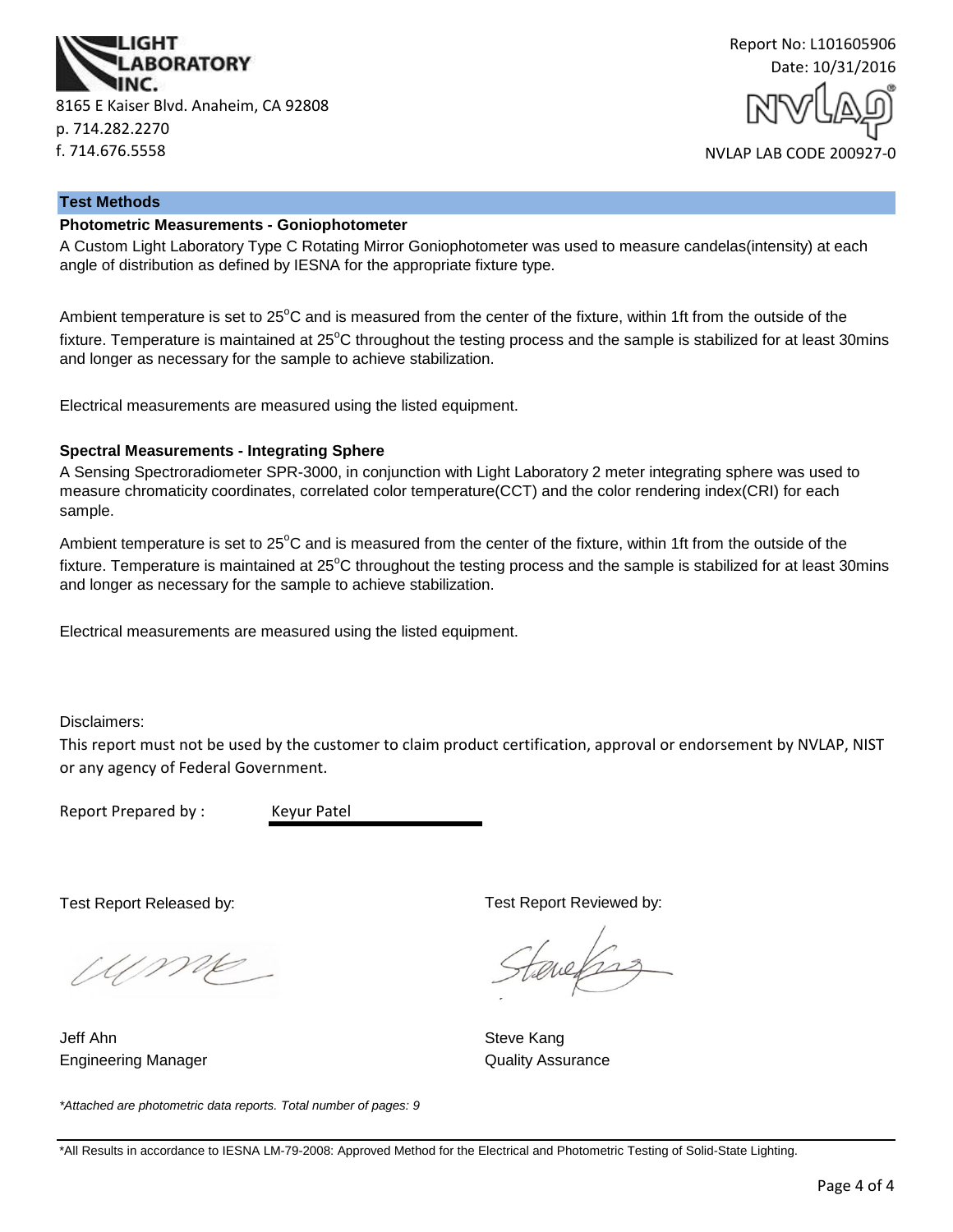**LIGHT ABORATORY** 8165 E. Kaiser Blvd. Anaheim, CA 92808 p. 714.282.2270 f. 714.676.5558

# **Photometric Test Report**

## **IES INDOOR REPORT PHOTOMETRIC FILENAME : L101605906.IES**

#### **DESCRIPTION INFORMATION (From Photometric File)**

IESNA:LM-63-2002 [TEST] L101605906 [TESTLAB] LIGHT LABORATORY, INC. [ISSUEDATE] 10/31/2016 [MANUFAC] REVOLUTION LIGHTING TECHNOLOGIES (RVLT) [LUMCAT] 133431-203 [LUMINAIRE] 80W 4000K EX39 OMNIDIRECTIONAL HIGH POWER LAMP [BALLASTCAT] N/A [LAMPPOSITION] 0,0 [LAMPCAT] N/A [OTHER] INDICATING THE CANDELA VALUES ARE ABSOLUTE AND [MORE] SHOULD NOT BE FACTORED FOR DIFFERENT LAMP RATINGS. [INPUT] 120VAC, 79.47W [TEST PROCEDURE] IESNA:LM-79-08

#### **CHARACTERISTICS**

| Lumens Per Lamp                   | N.A. (absolute)        |
|-----------------------------------|------------------------|
| <b>Total Lamp Lumens</b>          | N.A. (absolute)        |
| Luminaire Lumens                  | 10951                  |
| <b>Total Luminaire Efficiency</b> | N.A.                   |
| Luminaire Efficacy Rating (LER)   | 138                    |
| <b>Total Luminaire Watts</b>      | 79.47                  |
| <b>Ballast Factor</b>             | 1.00                   |
| CIE Type                          | <b>General Diffuse</b> |
| Spacing Criterion (0-180)         | N.A.                   |
| Spacing Criterion (90-270)        | N.A.                   |
| Spacing Criterion (Diagonal)      | N.A.                   |
| <b>Basic Luminous Shape</b>       | Circular w/ Sides      |
| Luminous Length (0-180)           | 0.42 ft (Diameter)     |
| Luminous Width (90-270)           | 0.42 ft (Diameter)     |
| Luminous Height                   | $0.44$ ft              |

#### **LUMINANCE DATA (cd/sq.m)**

| Angle In<br>Degrees | Average<br>$0$ -Deg | Average<br>$45$ -Deg | Average<br>90-Deg |
|---------------------|---------------------|----------------------|-------------------|
| 45                  | 54136               | 54136                | 54136             |
| 55                  | 53805               | 53805                | 53805             |
| 65                  | 51239               | 51239                | 51239             |
| 75                  | 50016               | 50016                | 50016             |
| 85                  | 52845               | 52845                | 52845             |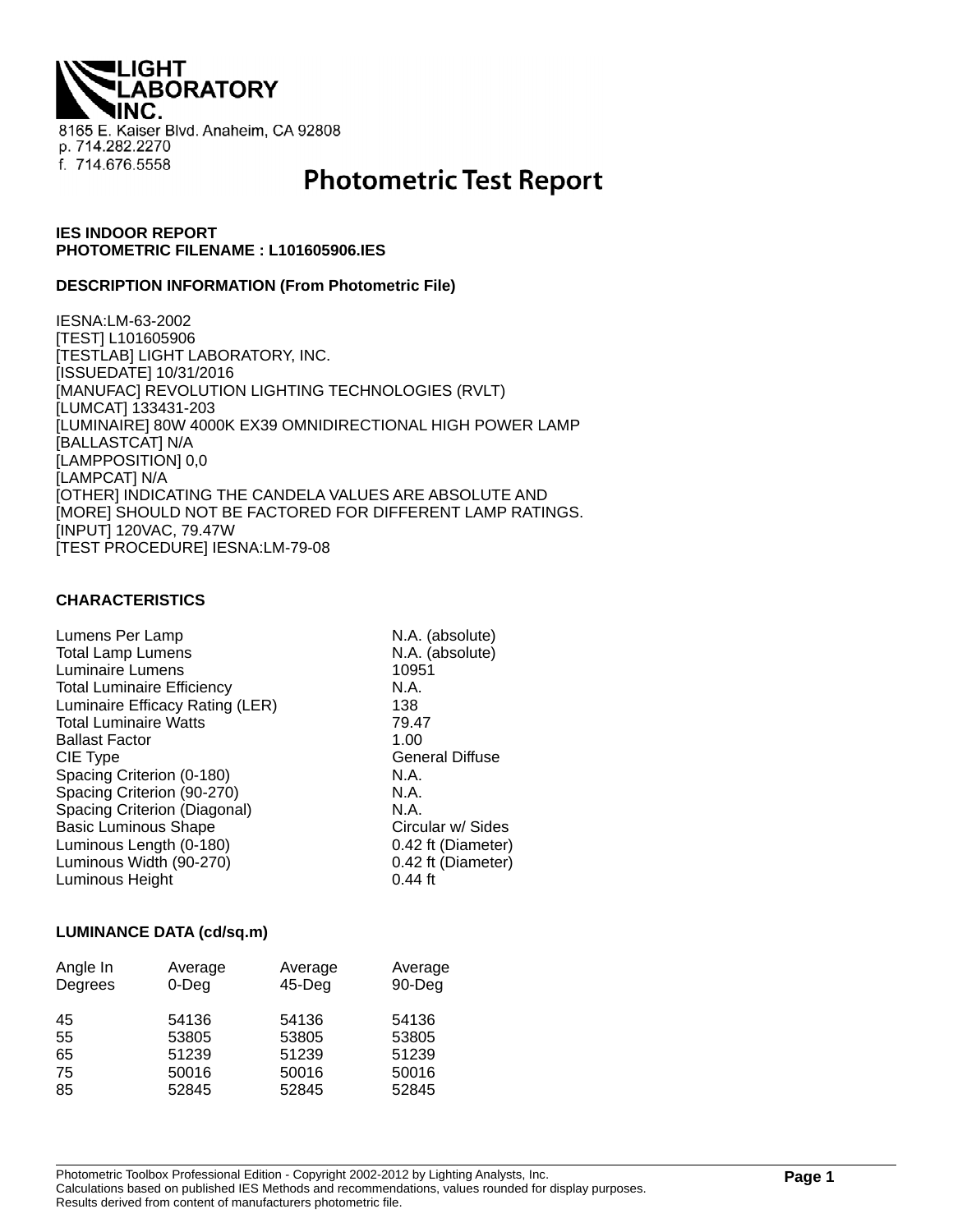# **CANDELA TABULATION**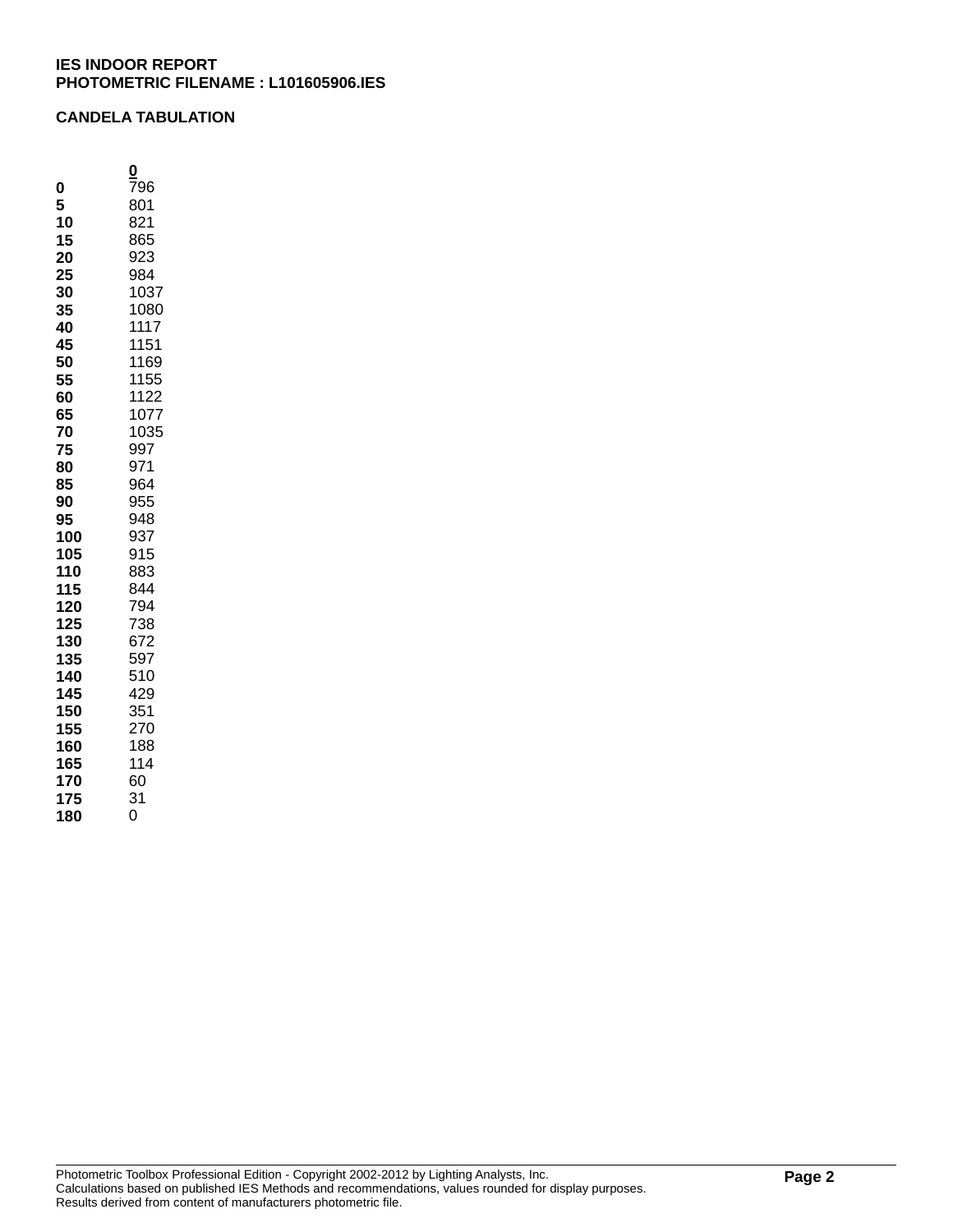# **ZONAL LUMEN SUMMARY**

| Zone     | Lumens   | %Lamp | %Fixt  |
|----------|----------|-------|--------|
| $0 - 20$ | 324.48   | N.A.  | 3.00   |
| $0 - 30$ | 780.25   | N.A.  | 7.10   |
| $0 - 40$ | 1458.55  | N.A.  | 13.30  |
| $0 - 60$ | 3378.91  | N.A.  | 30.90  |
| $0 - 80$ | 5505.98  | N.A.  | 50.30  |
| $0 - 90$ | 6557.2   | N.A.  | 59.90  |
| 10-90    | 6480.09  | N.A.  | 59.20  |
| 20-40    | 1134.06  | N.A.  | 10.40  |
| 20-50    | 2022.79  | N.A.  | 18.50  |
| 40-70    | 2989.72  | N.A.  | 27.30  |
| 60-80    | 2127.07  | N.A.  | 19.40  |
| 70-80    | 1057.71  | N.A.  | 9.70   |
| 80-90    | 1051.22  | N.A.  | 9.60   |
| 90-110   | 1998.77  | N.A.  | 18.30  |
| 90-120   | 2834.26  | N.A.  | 25.90  |
| 90-130   | 3494.96  | N.A.  | 31.90  |
| 90-150   | 4227.87  | N.A.  | 38.60  |
| 90-180   | 4393.33  | N.A.  | 40.10  |
| 110-180  | 2394.56  | N.A.  | 21.90  |
| 0-180    | 10950.54 | N.A.  | 100.00 |

Total Luminaire Efficiency = N.A.%

#### **ZONAL LUMEN SUMMARY**

| Zone    | Lumens  |
|---------|---------|
| 0-10    | 77.12   |
| 10-20   | 247.37  |
| 20-30   | 455.77  |
| 30-40   | 678.30  |
| 40-50   | 888.73  |
| 50-60   | 1031.64 |
| 60-70   | 1069.35 |
| 70-80   | 1057.71 |
| 80-90   | 1051.22 |
| 90-100  | 1033.26 |
| 100-110 | 965.51  |
| 110-120 | 835.49  |
| 120-130 | 660.70  |
| 130-140 | 461.39  |
| 140-150 | 271.53  |
| 150-160 | 126.62  |
| 160-170 | 35.21   |
| 170-180 | 3.63    |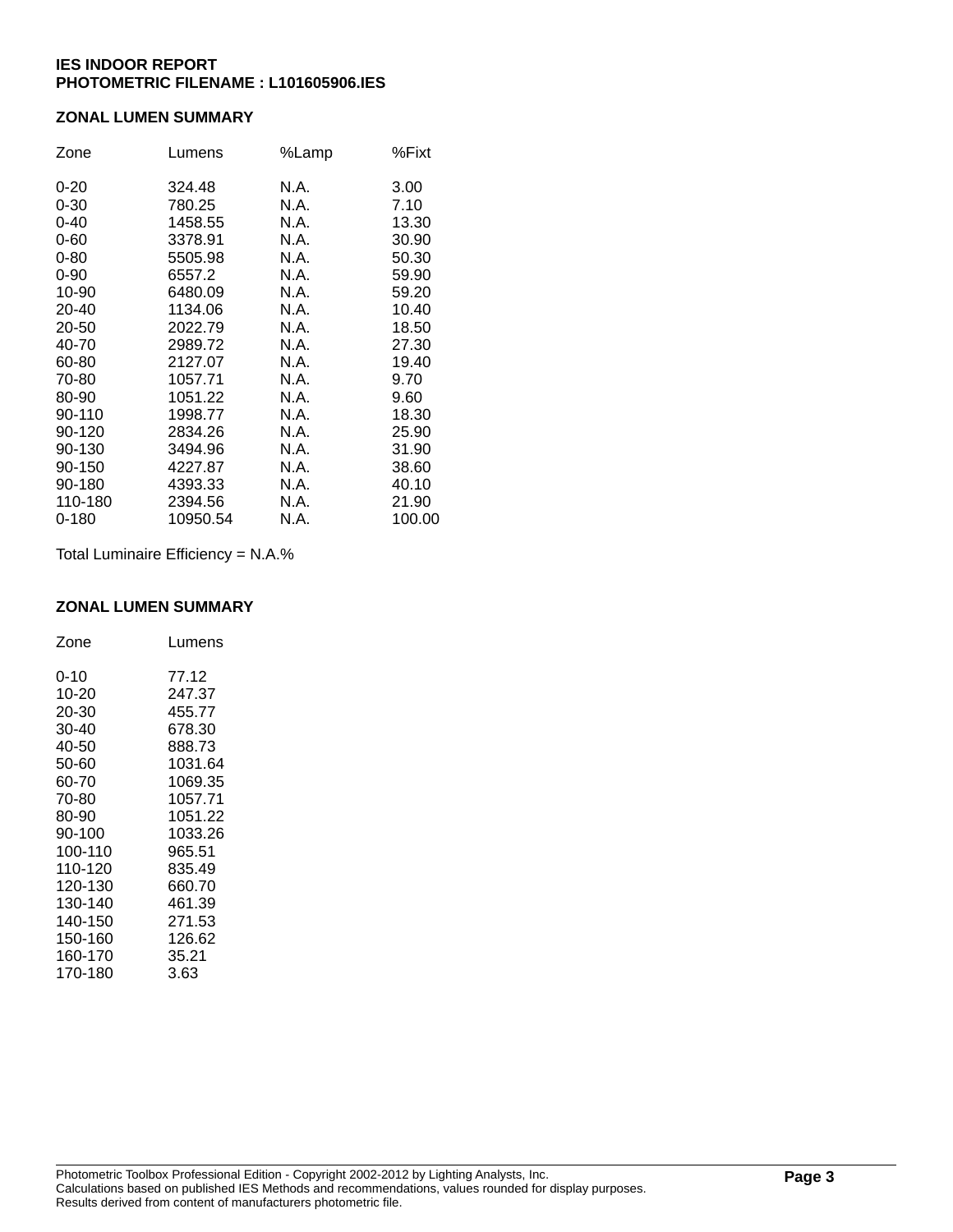# **COEFFICIENTS OF UTILIZATION - ZONAL CAVITY METHOD**

Effective Floor Cavity Reflectance 0.20

| <b>RC</b><br><b>RW</b> | 80<br>70 50 30 10 |  | 70 | 70 50 30 10 |              | 50<br>50 30 10 |  | 30<br>50 30 10 |  | 10<br>50 30 10 | 0  |
|------------------------|-------------------|--|----|-------------|--------------|----------------|--|----------------|--|----------------|----|
|                        |                   |  |    |             |              |                |  |                |  |                |    |
| $\Omega$               | 109109109109      |  |    |             | 102102102102 | 89 89 89       |  | 77 77 77       |  | 65 65 65       | 60 |
| $\overline{1}$         | 95 89 83 78       |  |    | 88 83 77 73 |              | 71 67 63       |  | 60 57 54       |  | 50 48 46       | 41 |
| 2                      | 85 75 67 60       |  |    | 78 70 62 56 |              | 59 54 49       |  | 50 46 42       |  | 41 38 35       | 30 |
| 3                      | 76 64 55 48       |  |    | 70 60 51 45 |              | 51 44 39       |  | 43 37 33       |  | 35 31 28       | 24 |
| $\overline{4}$         | 69 56 46 39       |  |    | 64 52 43 36 |              | 44 37 32       |  | 37 32 27       |  | 31 26 22       | 19 |
| 5                      | 63 49 40 32       |  |    | 58 46 37 30 |              | 39 32 26       |  | 33 27 23       |  | 27 22 19       | 15 |
| 6                      | 58 44 34 28       |  |    | 53 41 32 26 |              | 35 28 22       |  | 29 23 19       |  | 24 19 16       | 13 |
| $\overline{7}$         | 53 39 30 24       |  |    | 49 36 28 22 |              | 31 24 19       |  | 26 21 16       |  | 22 17 14       | 11 |
| 8                      | 49 35 27 21       |  |    | 45 33 25 19 |              | 28 22 17       |  | 24 18 14       |  | 20 15 12       | 9  |
| 9                      | 46 32 24 18       |  |    | 42 30 22 17 |              | 26 19 15       |  | 22 16 13       |  | 18 14 11       | 8  |
| 10                     | 43 29 21 16       |  |    | 39 27 20 15 |              | 24 17 13       |  | 20 15 11       |  | 17 12 9        | 7  |